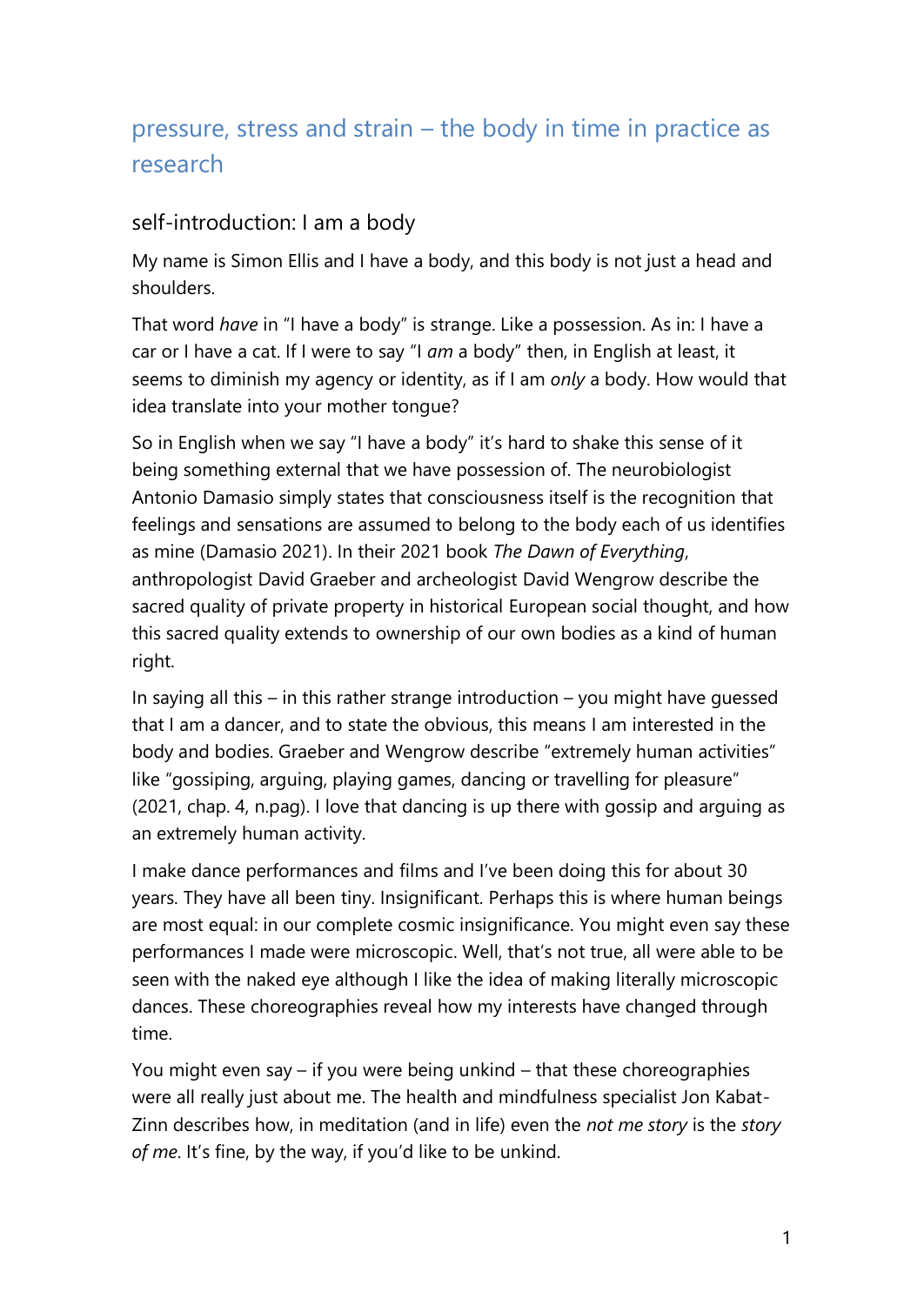What follows this morning is a guided – or maybe misguided – tour of the body under pressure and in time. At its heart are the things each of us makes, and for whom – and for when – they are made.

## a brief aside

There's an Artificial Intelligence theorist Eliezer Yudkowsky who is best known for creating the term "friendly artificial intelligence." In his blogging days he used to include what he called *meditations* or "puzzles" for readers to think through (Yudkowsky 2012 n.p.). I'm going to steal Yudkowsky's idea but with two different purposes in mind. The first is to recognise that time in this online space – a webinar – is experienced as a different kind of time with different kinds of pressures, affordances and limits; and to acknowledge that how I choreograph this space-time makes a difference to how you experience it. The second is to provoke specific reflections from you. Each meditation will last 1 minute, and each will give you the viewer a chance to reflect, note or drift as you prefer. I imagine some of you might even flick over to check your email – maybe something important has arrived. You. Never. Know.

*Meditation 1:* If a practice is something we do regularly or repeatedly then *what is your practice?* Not what you think it is, or what you want it to be, but what it actually is.

## understanding practice-research

At a certain point – just over 20 years ago – I started to integrate ideas about research into my dancing. Here's a brief and rather curious list.

- Science research
- Pizza research
- Music research
- Dance research

When we attach the word 'research' to anything it implies a desire to find out or understand something differently. If I say to a friend that I need to do some research before choosing a pizzeria tonight they'd understand that there's a decision to be made, and that without the *research* we might not get to eat the best pizza.

But what about this?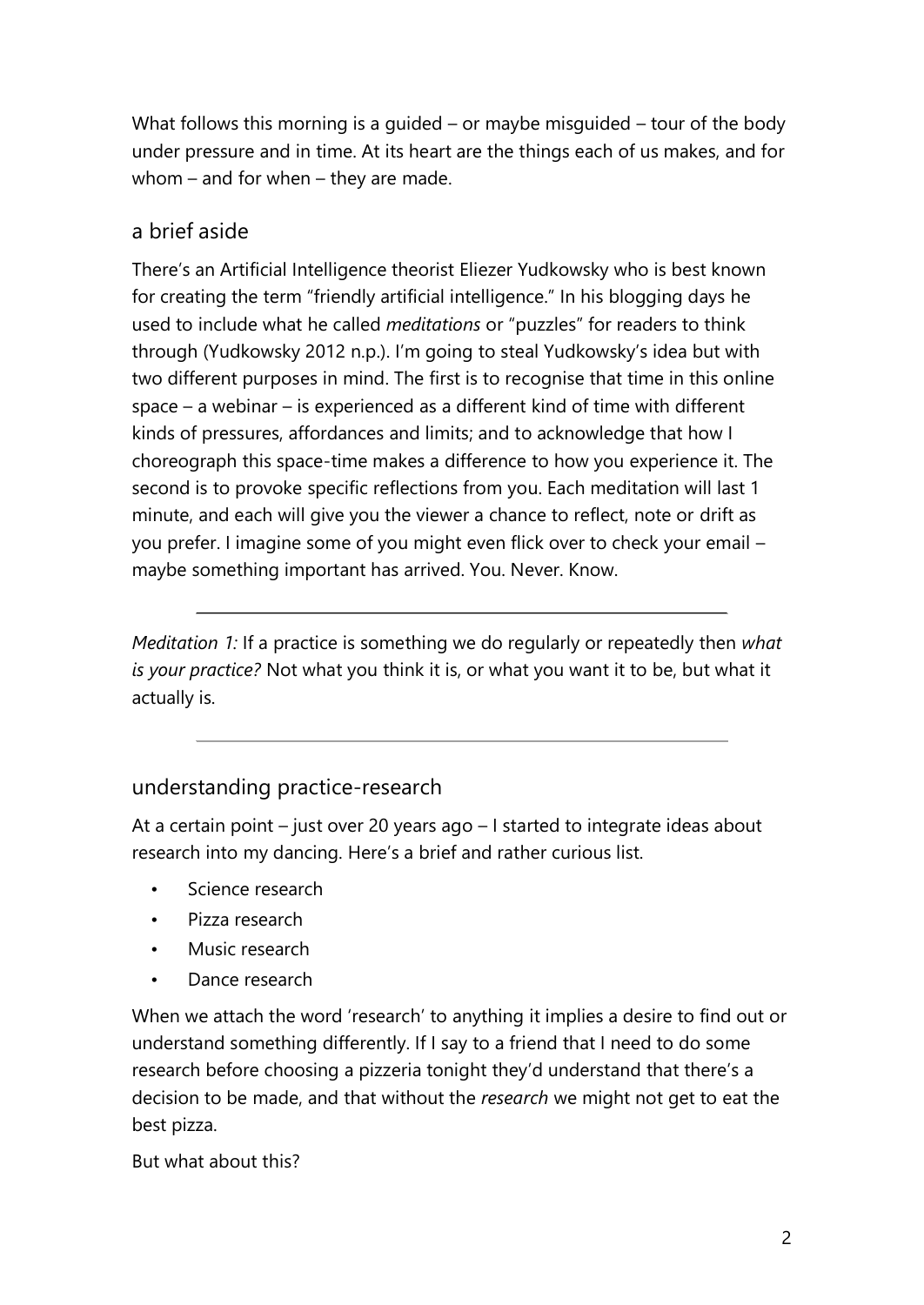- research about science
- research about pizza
- research about music
- research about dance

The word *about* tells us the object of the research, but not how that research might happen. For example, research *about* music might be something relatively informal or trivial like a web search to find the latest release from a particular artist. But research *about* music also might use formal historical methods (within the traditions or conventions that historians use) to understand a piece of music differently. In the same way, research *about* dance might use anthropology, history, sociology, or science (etc) as methods to increase human understanding of dance.

#### And this?

- research through science
- research through pizza
- research through music
- research through dance

When we research *through* something a method is already implied, but the object is not. Research through science uses the scientific method to explore a phenomenon. Research through dance uses the practices of dance in order to explore ideas, phenomena, etc. In both cases, what is able to be examined, what is understood, and how understanding is presented (or made accessible) is in no small part determined by the methods used.

This is what practice-as-research is. It is when we investigate ideas through artistic practices. It is not necessarily *about* those practices (although it often is), but it is most definitely through those practices.

## jump cut to talk about pressure, stress and strain … and neoliberalism

I have a friend who is an exercise physiologist. His name is Jim, Jim Cotter. Here he is. Not so long ago he and I were in a car together and I asked Jim if he was stressed. He smiled because his first thought was to think of stress the way physical scientists or engineers think about the term. It goes something like this:

Stress is "generated whenever a force is applied on a body to deform it" (Deyin no date n.pag.). Stress occurs inside a material body.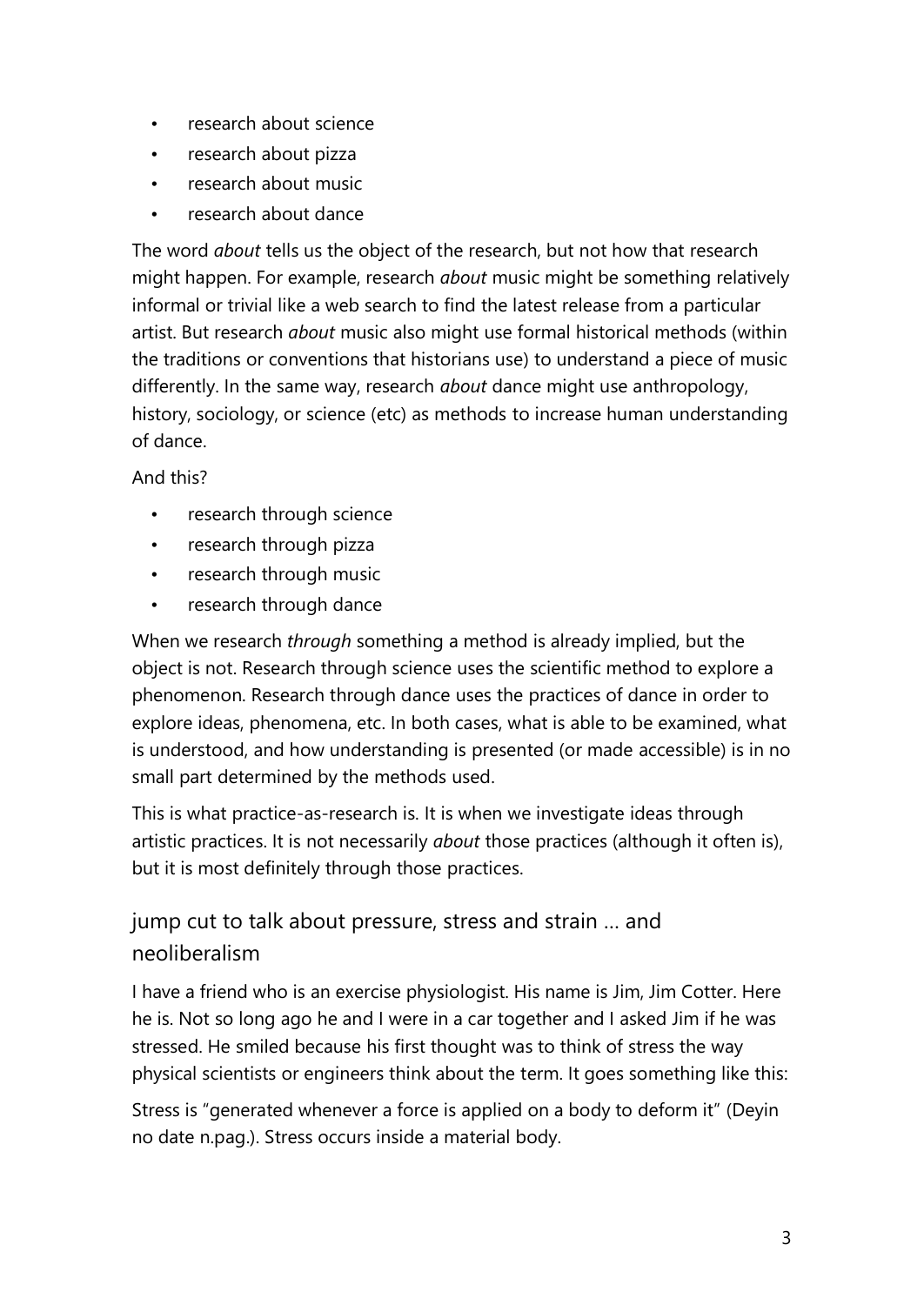Pressure, then, is the "intensity of external forces acting at a point." Pressure is exerted on the body (Deyin no date n.pag.).

Jim also used another word: strain.

Strain is how stress is measured in the physical sciences, and is a material property of a body's change in shape. It refers to the "amount of deformation experienced by the body" (noauthor nodate). Think of how a flexible or malleable body responds to pressure – an external force – differently from a rigid body. Not better or worse, just differently.

In psychology, stress is the feeling we get when we perceive pressure from internal or external conditions as being beyond our ability to cope. In both understandings of stress, there is a point beyond which we – our bodies, or the material bodies in question – cannot cope. There is some quantity of psychological or physical deformation beyond which we – or systems, or bodies – break. We cannot continue deforming.

In the arts and humanities in the UK, when we talk about pressure, stress and strain at work, we often pair those experiences or feelings with the word neoliberalism. In some way, neoliberalism generates pressure that causes stress that – in time or at times – we feel unable to cope with. That we are being deformed by neoliberalism.

The everyday version of neoliberalism underpins unregulated hyperindividualism, ill-conceived faith in the meritocracy (Sandel 2020), loneliness, and the commodification of behaviour and thought (see for instance, Zuboff 2019). Neoliberalism drives the idea that each of us is solely responsible for continual production. The pressure to produce without careful consideration of the physical, temporal, material and psychological resources available both now and in the future is disastrous. This. Now this. Now this. *This* is a body under pressure.

Each of us – as academics, as artists, as teachers, as human beings – will have felt these demands in various volumes and ways. But the worst part is that "short-termism is built into the genetic code of the neoliberal paradigm" (Krznaric 2021: 196).

*Meditation:* How does *your* body feel right now? Where does it feel right now? What weighs heavily on your body that you might let go?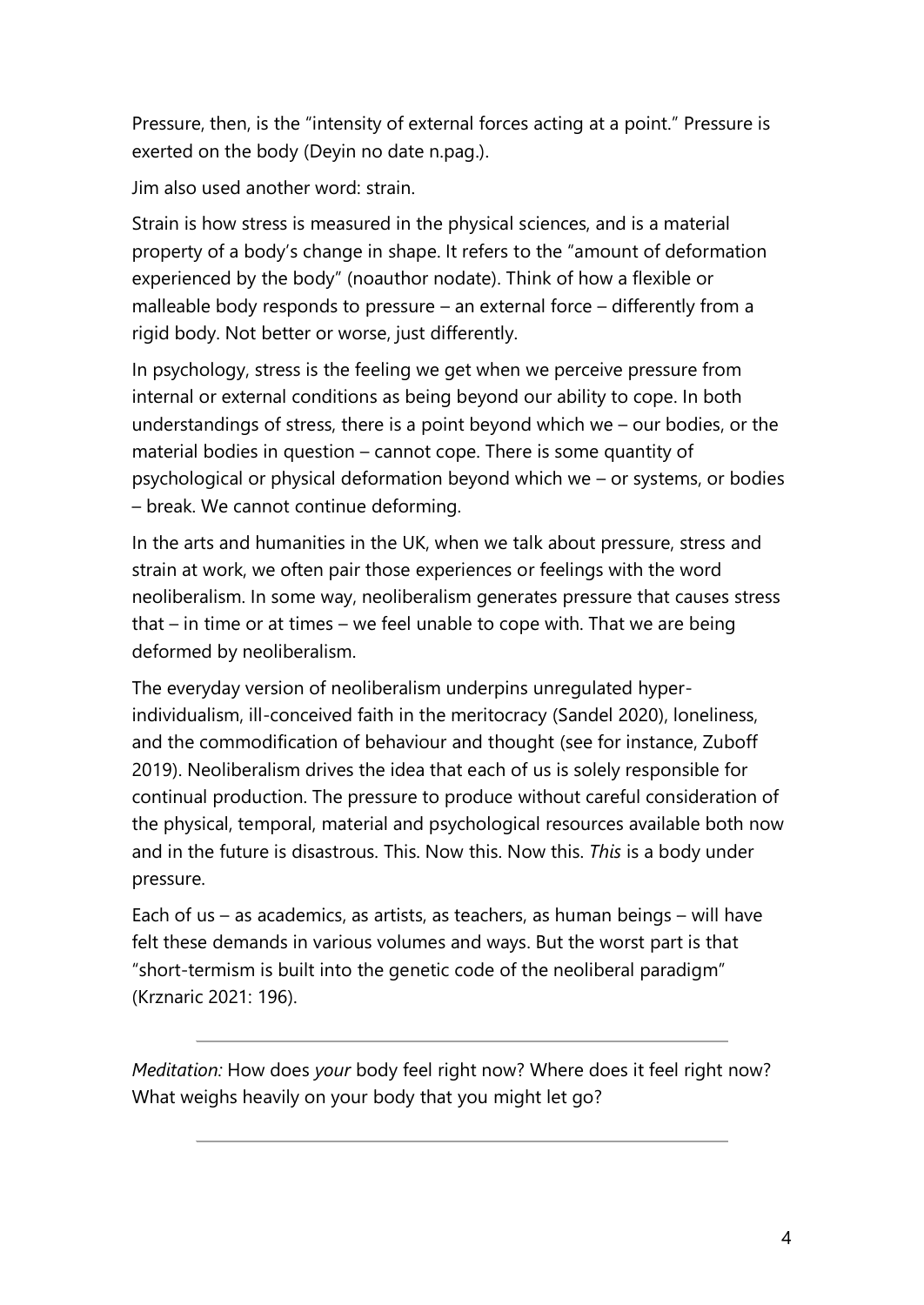## zoom in: presence, body-based practices and now

#### being present

In dance and performance practices – both in and outside of the University – what do we choreographers and artists do? We make art and performances. I'd like to propose one thing all dance (perhaps even all performance including theatre and opera) has in common – from social dancing, to artistic dancing – is a concern for, pleasure in, and deep curiosity about something called many things, but most often *presence*. That *being present* is an essential part of dancing – perhaps even an essential part of being human – and somehow not being present is a bad thing, or something to be avoided. Being present is the opposite of blanking while performing; or being so self-conscious – or perhaps hyper-judgmental – while out social dancing that your body refuses to move, or you refuse to move it.

And if you were to quietly agree with me, at least for a moment, that being present – whatever that really is – seems important, then it is more than a little odd that most products or things we make – including performances – can be summed up by the economist Kate Raworth as "take, make, use, lose" (Raworth, in Krznaric 2021: 206). In other words, we take the Earth's materials, make them into things we want or like, use them a bit (or present them), and then they are discarded or lost.

I think you can entertain or imagine the tension or contradiction between such a mode of production, and a set of artistic practices predicated on presence. It's a strange formula:

Take. Make. Use. Lose … and be present.

now: process-oriented body-based artistic practices

The linear model of production in dance and performance is unsustainable. The feeling of running to stand still is getting stronger.

Under these conditions of production, I've become increasingly curious about process-oriented body-based practices. By these I mean things like somatics that distinguish the body as observed from the outside versus the soma as perceived from the inside. These are practices known by names like Feldenkrais, Alexander technique and Skinner Releasing Technique.

The distinction I've just stated between inner and outer worlds, between what can be seen and what can only be felt, is an important one. It is perhaps even *radical* given our oculocentric TikToking world, and that body-based practices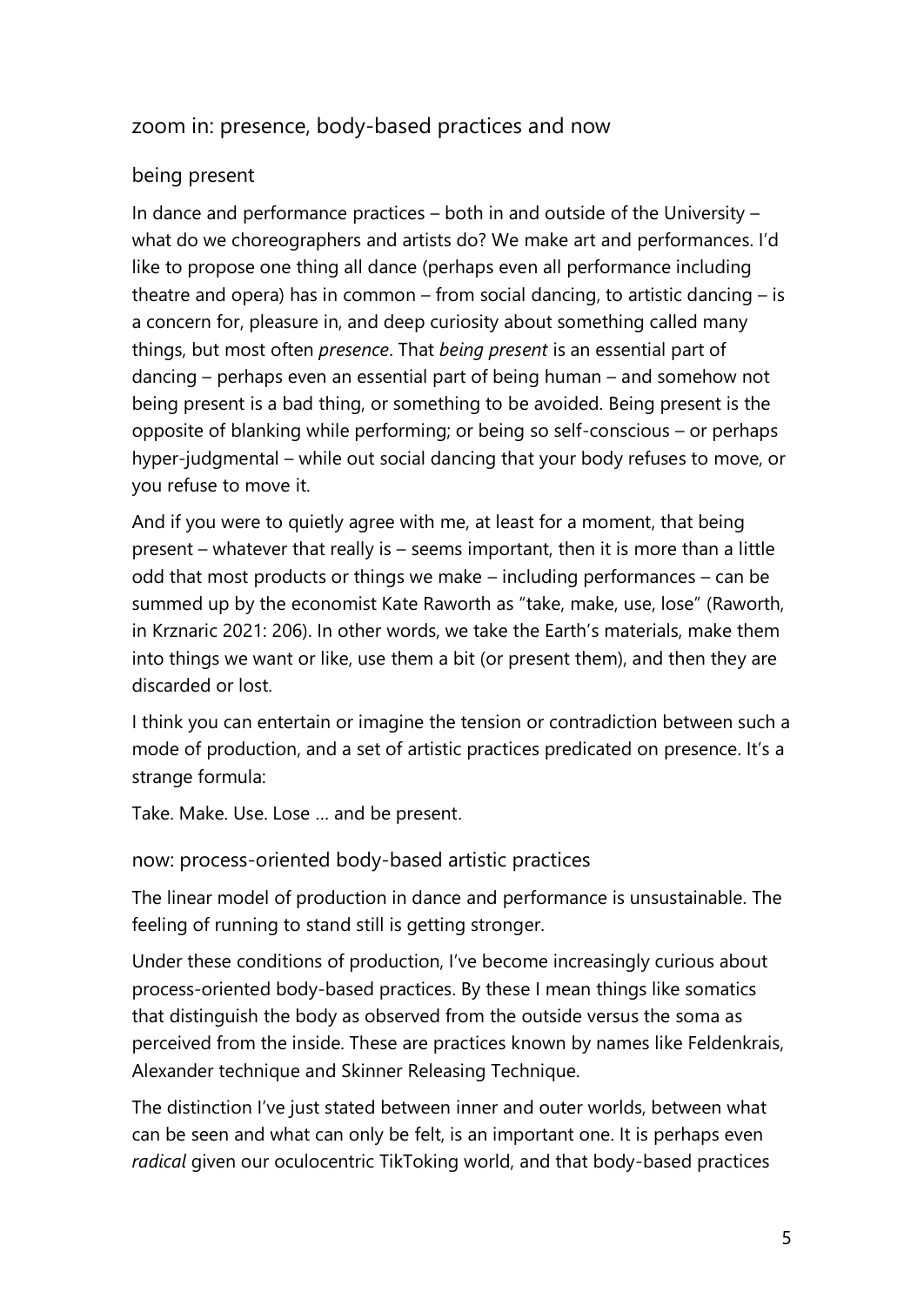like somatics seem to resist so many of the tropes of the body under pressure: pressure to take, pressure to make, pressure to use, pressure to lose. The pressures of production.

Another somatic practice commonly used in dance is the oddly named Authentic Movement. Authentic Movement was developed as a therapy, but it is also used by dance and movement artists as a way to tune the body's senses, and less commonly as choreographic process and performance (e.g. McLeod 2016). There are two roles; the first is the mover who has their eyes closed. This person moves in direct response to what they are experiencing, remembering, feeling, sensing or imagining. Their task or activity is to be awake to the "full universe of sensations associated with the body being itself" (AB 2021 n.pag), and to cultivate awareness without judgement. The other person keeps the mover physically safe, and simply observes them without judgement. They change roles. Two people, one observing their inner world and moving, the other observing the other person in the outer world.

What is profound about Authentic Movement is the simple-in-theory attempt to practice internal and external observation without judgement. How often in our lives – other than when we were very small children – do we get to move, play and be without judgment? For adults it's difficult to imagine what lies outside of judgement.

It might already seem quite clear to you that Authentic Movement is really a contemplative practice like mindfulness; a set of processes in which we practice "the timeless present we call now" (Kabat-Zinn in AB 2021 n.pag.); where we breathe and move out of clock time and into non-judgemental awareness.

#### But so what?

I want to propose that such practices remind us that there is an opportunity – regardless of our roles as artists, or teachers or researchers – to seek methods of doing what we do that distill production from consumption. That rather than making something simply to be seen (or consumed in some other way), we interrogate our responsibilities as practitioners and seek to de-instrumentalize processes of making in order to understand more slowly and deeply their purpose; to consider deeply that to understand their purpose (including the possibility that they have no purpose) is one's only task. That as soon as we cease "holding the whole body in awareness" (AB 2021) we jolt into the unwieldy self-consciousness of instrumental production: I do this in order to get this sometime in the near future. These are our bodies that gravitate towards wondering what something might bring us. The consequences of this gravitational pull towards I, me and my are devastating. They are devastating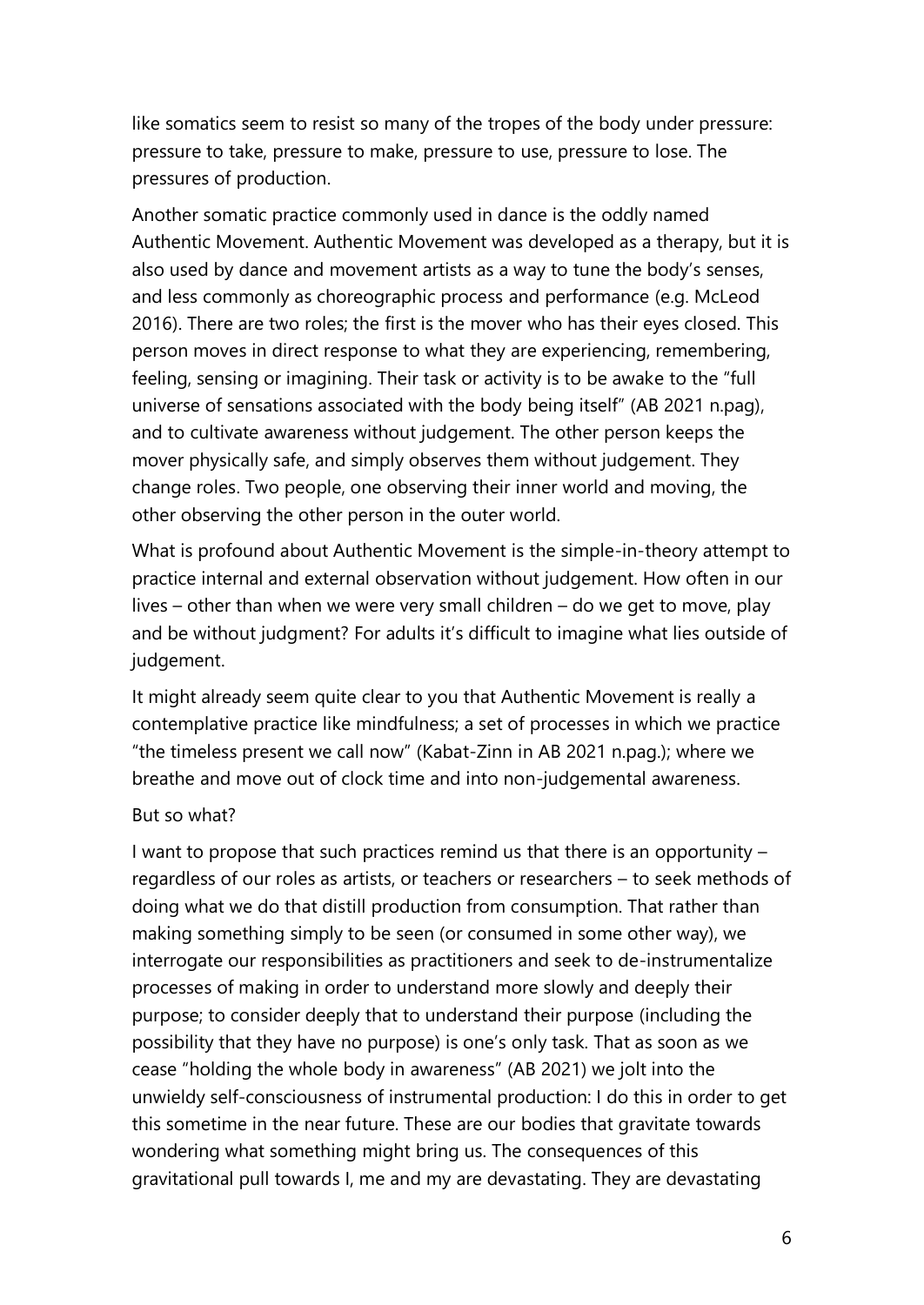not only because of the profound internal and external stressors created by short-term production, but because they lead us to turn our backs on promises to the future in which we "expand our understanding of responsibility to include how our actions effect people we will never meet" (Jacobs 2018 n.p.).

#### a brief excursion into another type of now

I want to briefly note that there is another type of now that is different in kind from what I've just been describing as presence based on non-judgemental awareness. It is summed up by the cultural anthropologist Mary Catherine Bateson as follows:

"the great irony of our time is that even as we are living longer, we are thinking shorter." This is the age of the tyranny of the now (Bateson, in Krznaric 2021: 4–5).

The *sine qua non* contemporary mode of such tyranny is doom-scrolling. The philosopher of technology Albert Borgmann – building on the thinking and writing of the Trappist monk Thomas Merton – describes technologically induced distraction as a "permanent, if attractively glamorous, fog" (Borgmann 2012: 8).

Distraction under these everyday conditions is time unfelt as it is smothered or erased by streams of algorithmically delivered images. It is a feeling of being *lost in now* closely related to neoliberally induced hyper-productive busyness, and is the precise opposite of the timeless quality of now experienced by remembering the body in non-judgemental awareness. I see this as a kind of paradox of time, or perhaps paradox of now. One version of *now* voids the past, present and future. The other harnesses the present to expand our understanding, experience and imagination of the past and the future.

And it is to the future that I now turn.

## zoom out: artistic practices for the future

#### being out of touch

What became clear, even in the earliest days of the pandemic, was that touching others – making physical contact with others – was under direct and immediate pressure to change. We went from people who touch each other all of the time (in different circumstances, conventions and situations) to a species that avoided touch. We became out of touch. Touch was dangerous. Touch was contagious.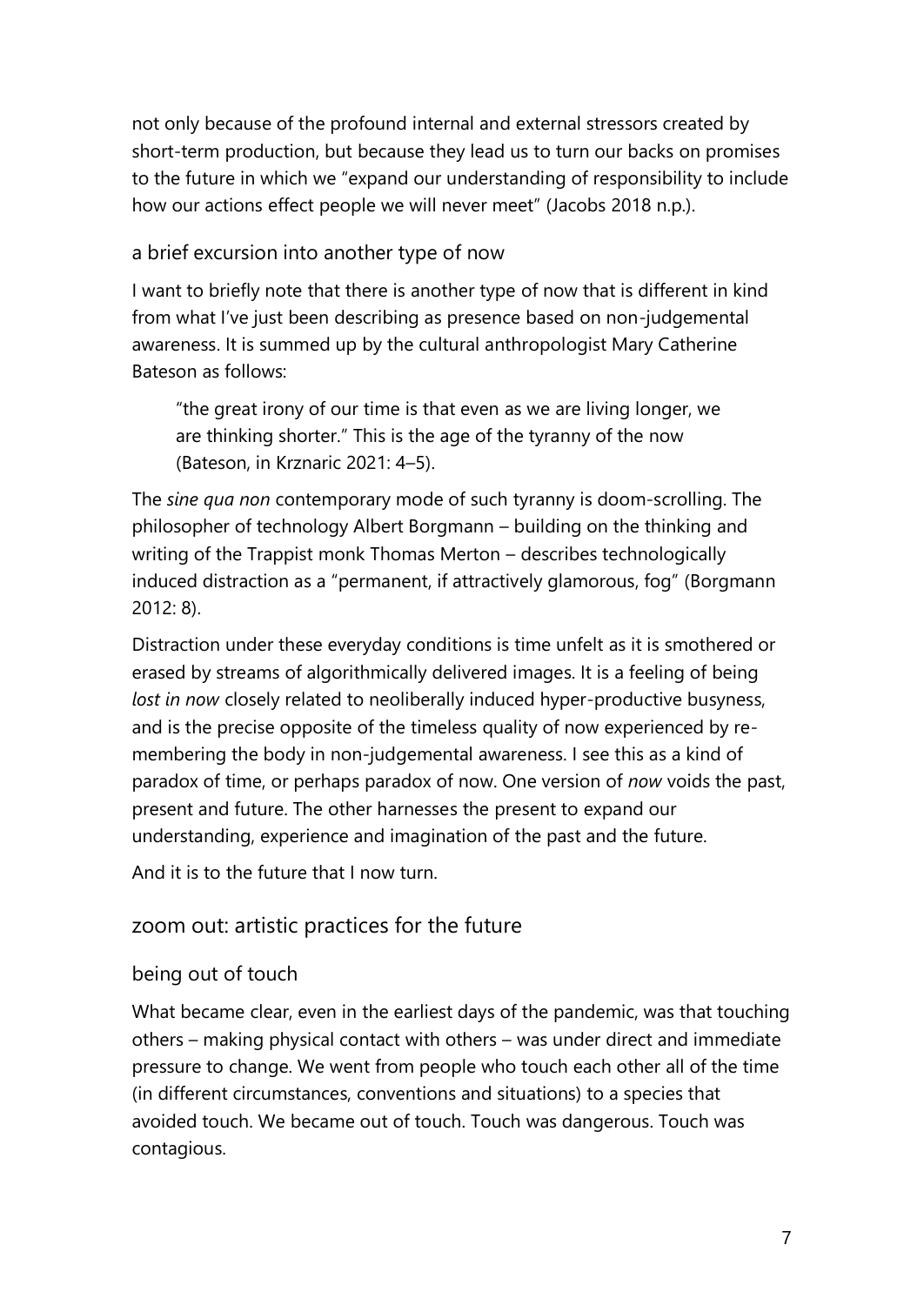To be *out of touch* in English means of course to be disconnected or out of date, as if we have no remaining touch left. During the pandemic, I reflected on the possibility that all of this work – and in particular all of *my* work – was out of touch.

This had nothing at all to do with the pandemic and everything to do with fire.

In *On Time and Water* Andri Magnason reminds us of the 1700s in Scotland when James Watt gifted humankind the steam engine.

Magnason describes it like this:

Watt allowed us to tame fire; gradually we learned to hide the flames better, isolating the heat, smoke and soot until fire has become invisible under the glossy hoods of air-conditioned cars that go cruising around the world with their upholstered seats and pumping music (Magnason 2021: 191).

This is how we humans are really out of touch: the mechanisms by which we burn resources are powerfully hidden from view. These invisible fires have fueled, and continue to fuel, what is now commonly – but not officially in the geologic time scale – referred to as the anthropocene.

I seem to have created a terrible mess here.

How to knit together these various things I've placed on this shared desktop? I am trying to make sense of the scale of this fleeting, fragile, hungry human body in a way that each of us might find useful. This is not some abstract, hypothetical game with no consequences. Pressure. Stress. Strain. Time. If I start to take into account the time beyond one's own lifetime, individualism, nowness, personal ambition, and most pressing of all the climate emergency, I start to wonder, what might a body-based practice be in the long now? In deep time?

the game of people you have loved and who will love you

There's a simple game to play. The game is to measure the span of time of people you have loved and who will love you (Magnason 2021: 308).

My grandmother, Gladys Hopkins, was born in 1913. Here she is singing. Gladys gave birth to my mother, Gabrielle Eastwood, in 1937. Here she is in 1960. I was born in 1968, and here I am in about 1971. My niece Rebecca was born in 1980; and Rebecca's daughter – my great niece – Zoe Ellis-Craig was born in 2016. If we imagine that Zoe lives until she is 90 then this would mean she would die in 2106.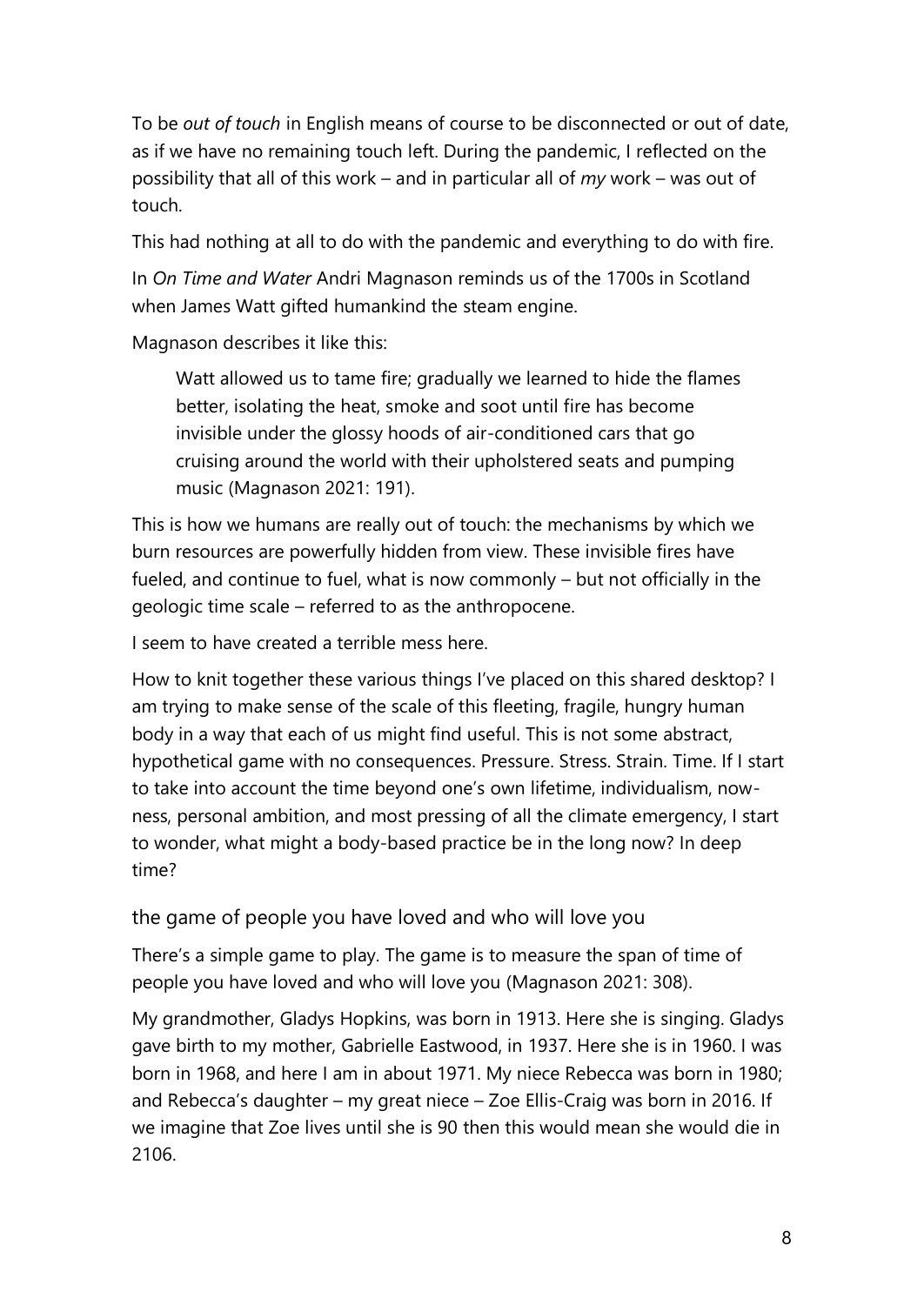From 1913 to 2106 is 193 years of people I have loved and who have loved me. 193 years. This small, insignificant, delicate body extended through time, and "beyond the ego boundary of [my] own mortality" (Krznaric 2021: 14–15). This body's hopes, dreams, traumas, desires, and limitations; its 206 discrete bones, 650 or so muscles, and 100 billion neurons. This a body that counts. These are the bodies that count.

#### to be a good ancestor

In this next part I'm going to draw heavily on the writing of Roman Krznaric, who describes himself as a "public philosopher." In particular, I'm using some of the ideas he presents in his book *The Good Ancestor* (2021), and I want to acknowledge just how inspiring that writing has been for me.

Krznaric writes about Jonas Salk. Salk was an American virologist most famous for one thing: the development of the polio vaccine in the 1950s. Salk refused to patent the vaccine so it would be a gift to humanity, and he also said that the most important question we must ask ourselves is this:

"Are we being good ancestors?"

I love this question. It is haunting, and for me it operates on two profound levels. The first is that it engenders a strong sense of what Krznaric describes as "deep-time humility" (Krznaric 2021: 39) in which our radical insignificance as organisms is underlined. The second is about responsibility towards the bodies and lives of the future. These temporally remote bodies are the bodies under real pressure. They are out of sight and out of mind, and their futures are being colonized by our rapacious present. We are, according to the Paleontologist Tim Flannery, "the future eaters" (in Krznaric 2021: 141).

None of this is surprising particularly given just how seductive is the logic of instrumentalization. The writer Oliver Burkeman describes the global economy as a "giant machine for instrumentalizing everything it encounters – the earth's resources, your time and abilities (or "human resources") – in the service of future profit" (Burkeman 2021 n.pag.).

The blooming of practice-research as part of the professionalisation of the arts in Western academies over the last 30 years means that artistic research is profoundly caught in this web of instrumentalisation. Practice-research predicated on short-term instrumentalization creates bodies in the service of hidden fires; the body as yet another resource to be consumed; the body as a technology. To be this. To be that. To be more of this. Less of that. More published. More awarded. More promoted. These are bodies under stress that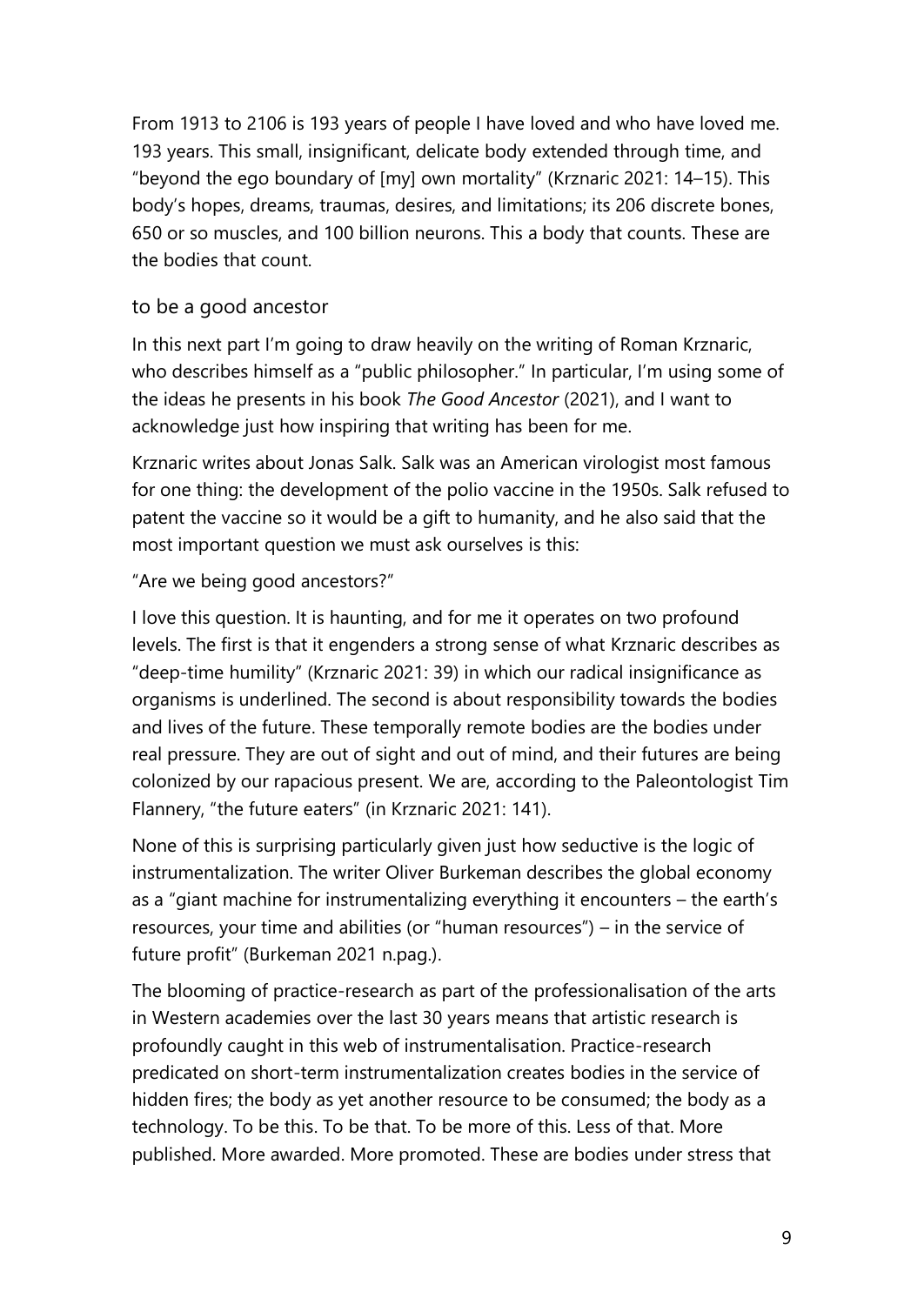exhaust resources and colonise the future. These are bodies living in the shortterm me-future.

It's a future that sounds like I, I, I. Me, me, me. My, my, my.

And under such conditions of stress, strain, and pressure, if we collapse into the various and shiny short-term futures that are always pulling us, cajoling us, haunting us, then I think we fail to understand and indeed experience the body as it is, and the body as a means to be a good ancestor. The body deinstrumentalised is radically in the present of awareness, and is not judged or massaged for other short-term future means. This is a body filled with the humility and dignity of its insignificance, while profoundly aware of bodies yet to be.

The question then that each of us must ask and understand deeply – and then ask again, and understand differently – is, what is the fundamental purpose of one's practice?

And if your practice is body-based then the question becomes more specific: What is the fundamental purpose of this body in this practice?

Perhaps only then might we continue to understand and be in bodies that are less pointed at. That are not abstractions or tools for something else, including bodies to be admired, fetishised, mocked, and measured. These are not bodies as tourist destinations or instagrammable bodies to be swiped or scrolled. These are radically analogue bodies deep in non-judgmental awareness that are meeting and sensitive to deep time or the long now. These are bodies as stewards for those organisms yet to exist.

## two descriptions

I'd like to describe two art project ideas – one imagined, the other started – that attempt to consider the body beyond its lifetime, and harness humility and responsibility, while not being built on hidden fires. Both are inspired by art works like Katie Paterson's *Future Library* (2014) or Danny Hillis's *Clock of the Long Now* (1999), or Walter de Maria's *The Lightning Field* (1977). They are descriptions of practices or activities that are defined by not being able to be completed. They stretch into time beyond those we love and who love us.

There is a haiku by the Japanese poet and Buddhist priest Kobayashi Issa (1763- 1828). I include it here because some 300 years later it places side by side a simple physical practice that happens to acknowledge the hidden fires that sustain our unsustainable way of life.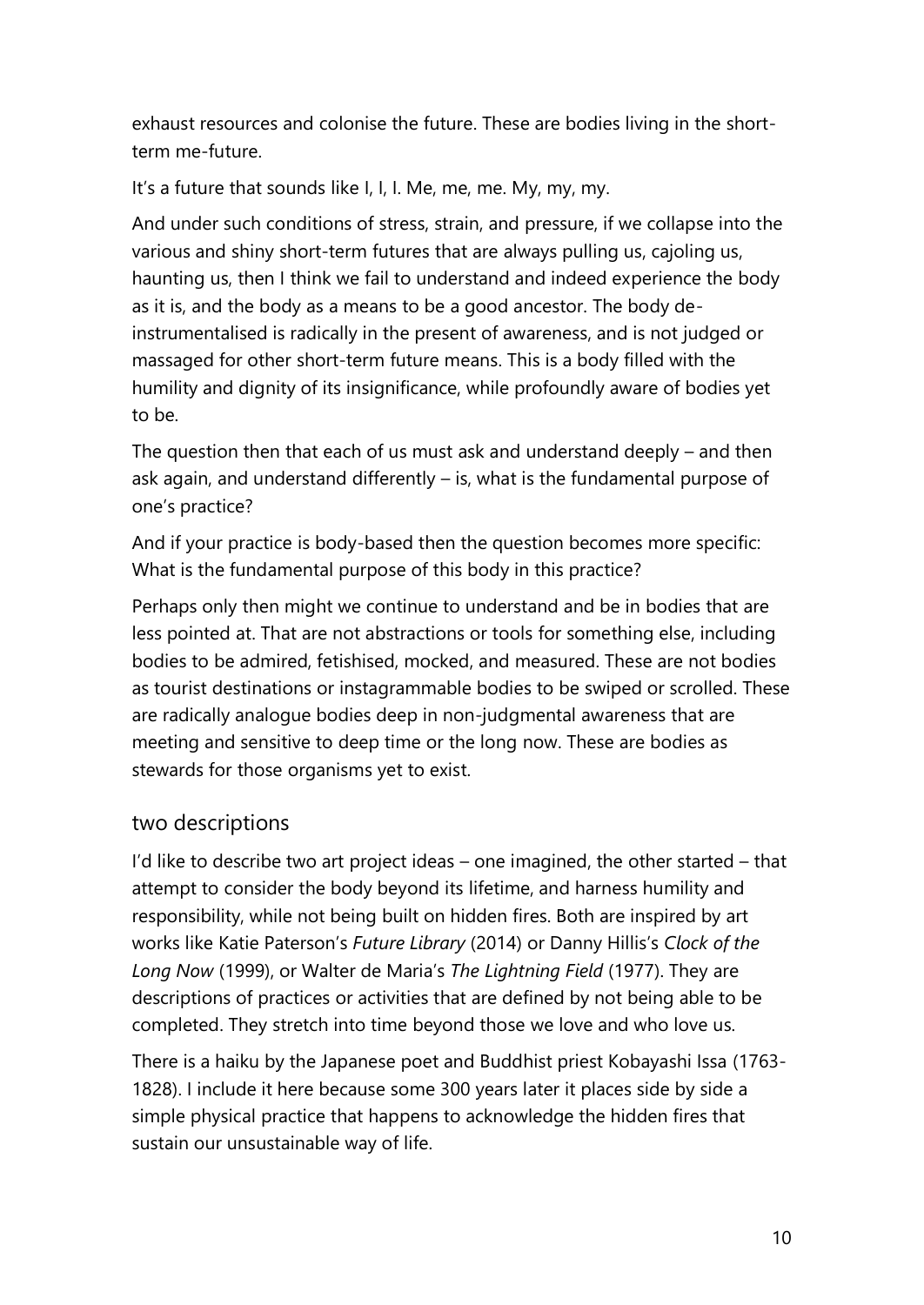In this world we walk on the roof of hell gathering blossoms.

#### description 1: custodians (imagined)

Perhaps you know of the Shinto shrine in Japan called Ise Jingū in which the inner and outer shrines have been torn down and rebuilt to the same design every 20 years for more than 1300 years. It is described as a "building forever new and forever ancient" (Krznaric 2021: 96).

Perhaps you've also thought about how cities are more than just fixed things that last for centuries; and that "in human terms they are never stable" (Graeber and Wengrow 2021, chap. 8, n.pag.) with people constantly arriving and leaving. According to Graeber and Wengrow a city is a place that is thought of – or imagined to be – a city because we humans "think and act as people who belong to the city – as Londoners or […] Calcuttans" or Melbournians (Graeber and Wengrow 2021, chap. 8, n.pag.).

These two things – one an ancient re-building in Japan, the other a way of understanding the city as an imagined structure – generated a simple idea for me. What kind of score could be created that mirrored these things? What kind of framework to be replaced or rebuilt every, say, 10 years? That through its cyclical destruction and reconstruction it might gather resilience and motility – the capacity to absorb pressure, be ready for unseen and unknown stressors, and to be flexible. What if this *infrastructure* were predicated on a literal and metaphorical body unable to be owned, a public body. What if one dance were to be performed at the same time in a specified place each year? That one body, one person, were responsible for organising this dance every year, for 10 years. To be a custodian of that dance for 10 years. What if, at that point, another custodian took over and rebuilt the same infrastructure and acted as a steward for another 10 years? And so on. One dance for the long now, with or without an audience. The smallest of footprints. How would this body be named?

#### description 2: this body (started)

This is the simplest of ideas that attempts to express how each of us is a humble steward for our bodies. Whenever I meet or see someone, I've been asking them a simple question. *What is your body to you?* I then ask them to respond by starting with the words "This body".

*Meditation:* What is your body to you? ("This body …")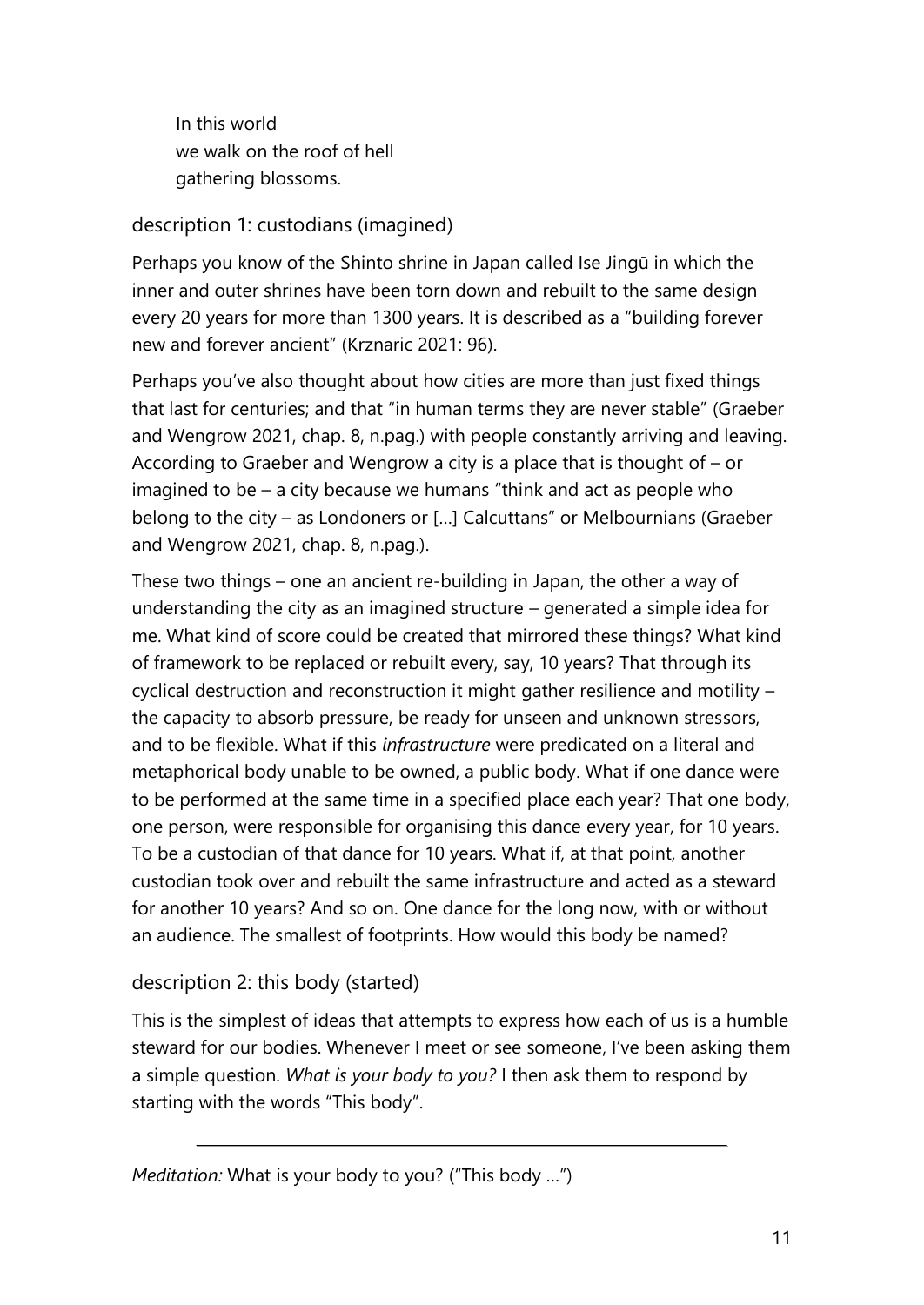I would love for you to email yours to me in whichever language you choose. This would be a treasured gift and it would honour the work that I'm slowly starting to realise is my life. It's strange how a life sneaks up on you. Being young is most definitely poor practice for becoming old.

I like to imagine having a physical location to collect all these instances of *this body*. Perhaps like the sociologist Niklas Luhmann's zettelkasten. Each instance of *This body* would be a removable card: something to be held, to be touched, reflected on. Something that would not require any hidden fires to sustain it, but just a little bit of space in someone's home. People could visit it, photograph it, steal from it, add to it. Perhaps such a simple thing might be a way to become a good ancestor while paying attention to the smallness and profound humility of the human body.

Here's Zoe Ellis-Craig to dance for you.

And here is a sample of what I have collected so far.

This body is aging. This body makes things possible. This body is constantly reinventing itself. This body is beautifully asymmetrical just like all the other bodies. This body knows how to walk, run and dance. This body is not like the others. This body feels. This body is wounded. This body is bruised. This body sees and is seen. This body is a chameleon. This body has buried the bodies of others. This body adapts. This body has been exploited. This body cannot be known. This body will die. This body has a birthmark. This body is no longer the same. This body is "the supreme instrument of sanity and self-regard". This body is at a loss. This body is enveloped by skin. This body houses these feelings. This body is consciousness and self-knowing. This body cannot escape technology. This body is unknown and cannot be known. This body is bleeding. This body has bled. This body is technological. This body is broken. This body is a time-traveler. This body is overwhelmed by detail. This body is the place through which experiences flood. This body is where I need to go. This body belongs to this mind. This body trusts you. This body has a 4.5 billion year old memory. This body is in pain. This body has no boundary. This body has betrayed me. This body is worthy of trust. This body is mine. This body is always reinventing itself. This body is not far from death and I am not afraid. This body humbles me over and over again. This body takes pleasure. This body plays. This body is untouchable.